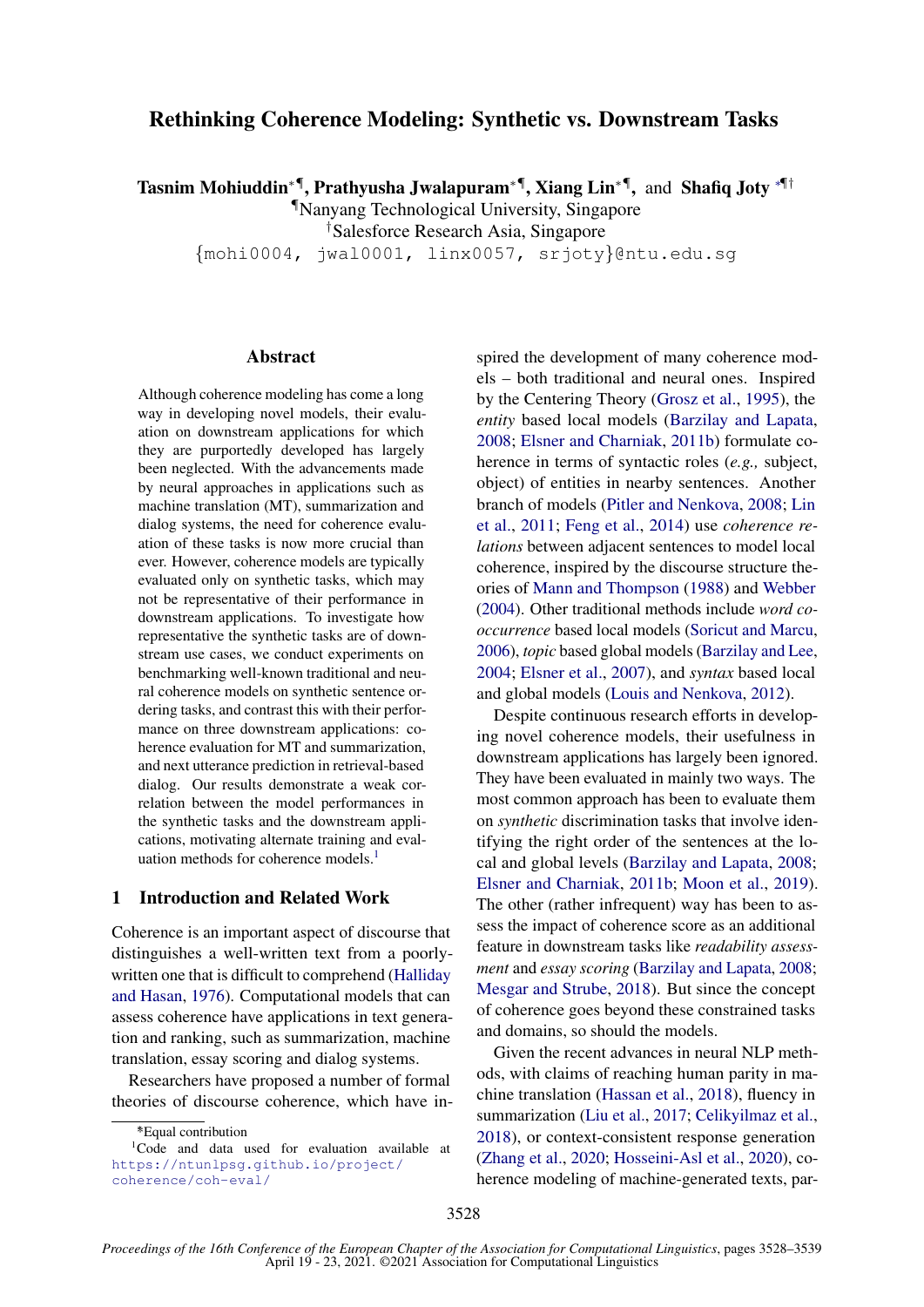ticularly at a document-level, is now more crucial than ever (Läubli et al., [2018;](#page-9-9) [Sharma et al.,](#page-10-4) [2019\)](#page-10-4). Traditional task-specific evaluation methods (*e.g.,* BLEU, ROUGE) may not be an accurate reflection of their real-world performance in terms of readability [\(Paulus et al.,](#page-10-5) [2017;](#page-10-5) [Reiter,](#page-10-6) [2018\)](#page-10-6). However, it is unclear if existing coherence models are capable of this task, since their performance on downstream applications is rarely studied, even though that is one of the main motivations for their development.

Our main goal in this work is to assess the performance of the existing coherence models not only on standard, challenging synthetic tasks like global and local discrimination, but more importantly on real downstream text generation problems. Specifically, we investigate the performance of coherence models in three different settings:

- Traditional synthetic tasks involving discrimination of real documents from their permutations.
- Coherence evaluation for machine translations and system-generated extractive and abstractive summaries, which are more representative of realworld use cases for coherence models.
- Next utterance ranking for dialogs, which is a downstream application similar to the synthetic task of insertion, but uses conversational data from DSTC 8 [\(Kim et al.,](#page-9-10) [2019\)](#page-9-10).

We show through experiments that there is only a slight correlation between model performances on synthetic tasks and the real-world use cases. Although models perform strongly in the synthetic tasks, they show poor performance and low correlations with human judgments on distinguishing coherent machine translations and system-generated summaries from incoherent ones. They also fail to perform well on the next utterance ranking task, which is similar to the synthetic task of insertion [\(Elsner and Charniak,](#page-8-1) [2011b\)](#page-8-1), even if re-trained with task-specific data.

However, we show that re-training the coherence models with task-specific data for machine translation evaluation leads to improved results and agreements with human judgments. This leads us to conclude that there is a possible mismatch in the task setting that is used to train coherence models. Models trained on traditional synthetic tasks do not seem to be learning features that are useful for downstream applications. We hope that our results will motivate the broadening of the standard

of coherence model evaluations to include more downstream tasks, and also motivate the redesigning of the training paradigm for coherence models.

### 2 Coherence Models

Advancements in deep learning have inspired researchers to neuralize many of the traditional models. [Li and Hovy](#page-9-11) [\(2014\)](#page-9-11) model syntax and intersentence relations using a recurrent sentence encoder followed by a fully-connected layer. In a follow-up work, [Li and Jurafsky](#page-9-12) [\(2017\)](#page-9-12) use generative models to incorporate global topic information with an encoder-decoder architecture. [Mohiuddin](#page-10-7) [et al.](#page-10-7) [\(2018\)](#page-10-7) propose a neural entity grid model using convolutions over distributed representations of entity transitions. [Mesgar and Strube](#page-9-5) [\(2018\)](#page-9-5) model change patterns of salient semantic information between sentences. [Xu et al.](#page-11-1) [\(2019\)](#page-11-1) propose a local discriminative model that retains the advantages of generative models and uses a smaller negative sampling space that can learn against incorrect orderings. [Moon et al.](#page-10-3) [\(2019\)](#page-10-3) propose a unified model that incorporates sentence syntax, inter-sentence coherence relations, and global topic structures in a single Siamese framework.

We benchmark the performance of five representative coherence models on the tasks discussed above. Our selected models comprise of both traditional and neural models. Moreover, two models are currently the state-of-the-art at the time of submission (Transferable and Unified Neural Model).

Entity Grid (EGRID). [Barzilay and Lapata](#page-8-6) [\(2005,](#page-8-6) [2008\)](#page-8-0) introduced the popular entity-based model for representing and assessing text coherence motivated by the Centering Theory [\(Grosz et al.,](#page-9-1) [1995\)](#page-9-1). This model represents a text with a twodimensional array called an *entity grid*, that captures transitions of discourse entities across sentences. These local entity transitions are used as deciding patterns for text coherence; a local entity transition of length k is a sequence of  ${S, O, X, -}^k$ representing grammatical roles (*Subject*, *Object*, *Other*, and *Absent*, respectively) played by an entity in k consecutive sentences. The *salience* of the entities, quantified by the occurrence frequency, is also incorporated to identify transitions of important entities. [Elsner and Charniak](#page-8-1) [\(2011b\)](#page-8-1) improve the basic entity grid by including non-head nouns as entities (with the grammatical role X). Instead of using a coreference resolver, they match the nouns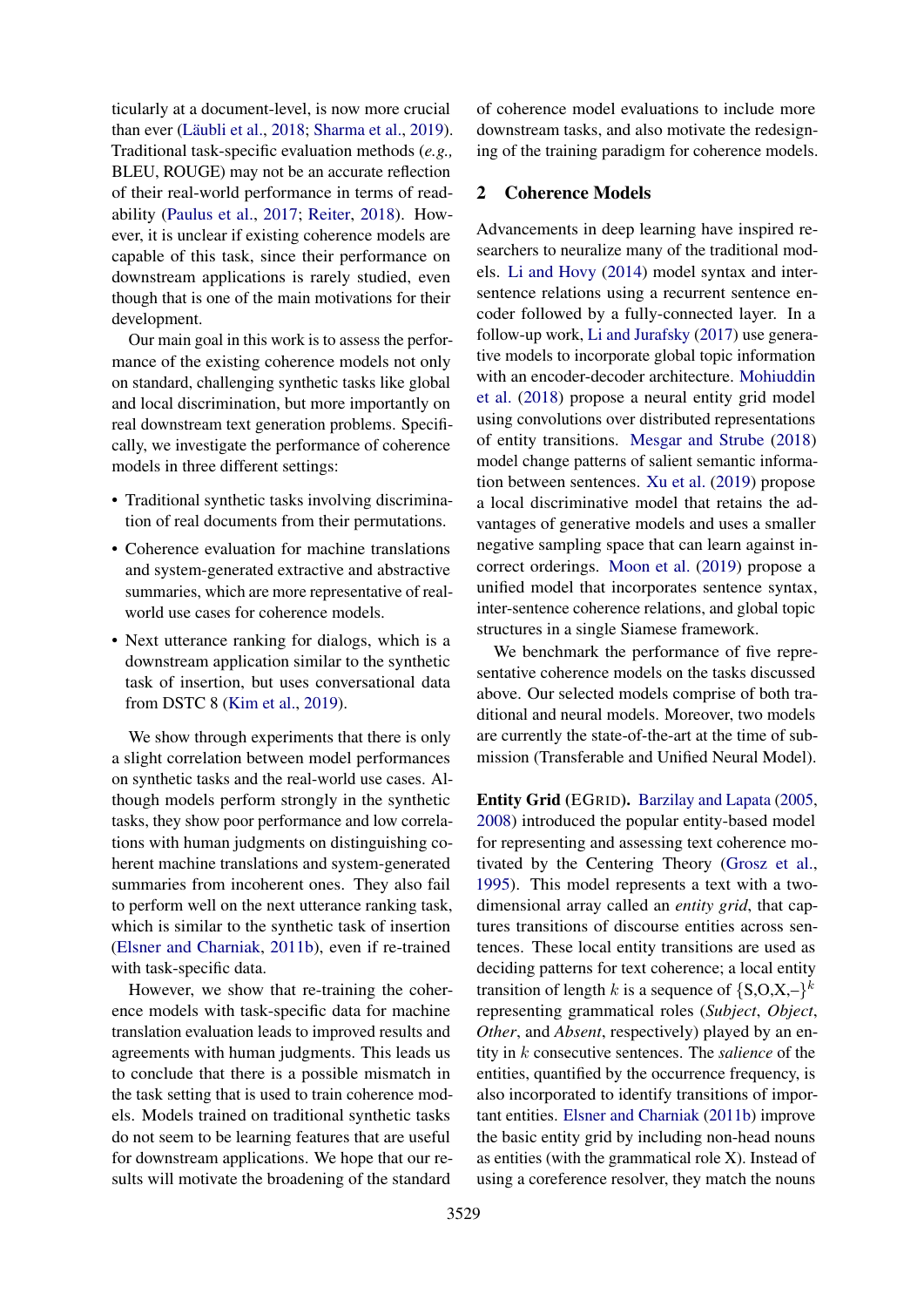to detect coreferent entities. In our work, we consider this version of the entity grid model.

Neural Entity Grid (NEURALEGRID). A neural version of the entity grid model was proposed by [Nguyen and Joty](#page-10-8) [\(2017\)](#page-10-8). The grammatical roles in the grid are converted into their distributed representations, and the entity transitions are modeled in the distributed space by performing convolutions over it. The final coherence scores are computed from convolved features that have gone through a spatial max-pooling operation. A global, documentlevel pairwise loss is used to train the model.

# Lexicalized Neural Entity Grid. [Mohiuddin](#page-10-7)

[et al.](#page-10-7) [\(2018\)](#page-10-7) propose an improvement of the neural entity grid (LEXNEUEGRID) by *lexicalizing* the entity transitions using off-the-shelf word embeddings to achieve better generalization.

# Transferable Neural Model (TRANSMODEL).

In order to generalize the coherence model across domains, [Xu et al.](#page-11-1) [\(2019\)](#page-11-1) propose a transferable neural model that considers coherence at a local level, taking only adjoining sentences as input. Coupled with pre-training of the sentence encoders in a generative fashion, their model demonstrates significant improvements in performance, despite being a local coherence model.

### Unified Neural Model (UNIFIEDMODEL).

[Moon et al.](#page-10-3) [\(2019\)](#page-10-3) propose a unified model that captures syntax (as a proxy of intention), discourse relations, entity attention and global topic structures. The syntax is captured by incorporating an explicit language model loss. A bi-linear layer is used to capture the inter-sentential discourse relations, while light-weight convolution is used to capture the attention and topic structures.

#### 3 Evaluation Tasks and Experiments

In this section, we present the performance of the coherence models on standard synthetic tasks (*i.e.,* Global/Local Discrimination), followed by the experiments where we apply the coherence models trained on the global discrimination task to three downstream tasks (*i.e.,*, abstractive summarization, extractive summarization, and machine translation). We then present the results of the coherence models re-trained on the next utterance ranking task.

For each of the coherence models, we conducted experiments with publicly available codes from the respective authors. The three recent methods

<span id="page-2-0"></span>

| Sections   $# \text{Doc.}$   $# \text{Pairs}$ |                  |                  |
|-----------------------------------------------|------------------|------------------|
| Train $\vert$ 00-13                           | $1,378$   26,422 |                  |
| Test   14-24                                  |                  | $1,053$   20,411 |

Table 1: Statistics of the WSJ news dataset used for the Global discrimination task.

use word embeddings: LEXNEUEGRID, TRANS-MODEL and UNIFIEDMODEL use Word2vec [\(Mikolov et al.,](#page-10-9) [2013\)](#page-10-9), average GloVe [\(Pennington](#page-10-10) [et al.,](#page-10-10) [2014\)](#page-10-10), and ELMo [\(Peters et al.,](#page-10-11) [2018\)](#page-10-11) embeddings respectively. We use the default settings and hyperparameters suggested by the authors.

### 3.1 Synthetic Tasks

Traditionally coherence models have been evaluated mostly on synthetic tasks. For comparison with previous work, we use two representative synthetic tasks to compare the coherence models.

# 3.1.1 Global Discrimination.

Introduced by [Barzilay and Lapata](#page-8-0) [\(2008\)](#page-8-0), in this task coherence models are asked to distinguish an original (coherent) document from its incoherent renderings generated by random permutations of its sentences. We follow the same experimental setting of the Wall Street Journal (WSJ) news dataset as used in previous studies [\(Elsner and Charniak,](#page-8-1) [2011b;](#page-8-1) [Moon et al.,](#page-10-3) [2019;](#page-10-3) [Xu et al.,](#page-11-1) [2019\)](#page-11-1). Similar to them, we use 20 random permutations of each document for both training and testing. Additionally, we evaluate on *inverse discrimination* [\(Mohiuddin et al.,](#page-10-7) [2018\)](#page-10-7), where the sentence order is reversed to create the incoherent version.

Setup. We follow the same experimental settings of the WSJ news dataset as used in previous works [\(Xu et al.,](#page-11-1) [2019;](#page-11-1) [Mohiuddin et al.,](#page-10-7) [2018;](#page-10-7) [Elsner and](#page-8-1) [Charniak,](#page-8-1) [2011b;](#page-8-1) [Feng et al.,](#page-8-2) [2014\)](#page-8-2). We use 20 random permutations of each document for both training and testing, excluding the permutations that match the original one. Table [1](#page-2-0) summarizes the data sets used in the global discrimination task. We randomly select 10% of the training set for development purposes.

Results. Table [2](#page-3-0) presents the results in terms of accuracy on the two *global discrimination* tasks – the *standard* and the *inverse* order discrimination. We see that UNIFIEDMODEL achieves the highest accuracy on the standard order discrimination task and TRANSMODEL performs the best on the Inverse order discrimination task. The other three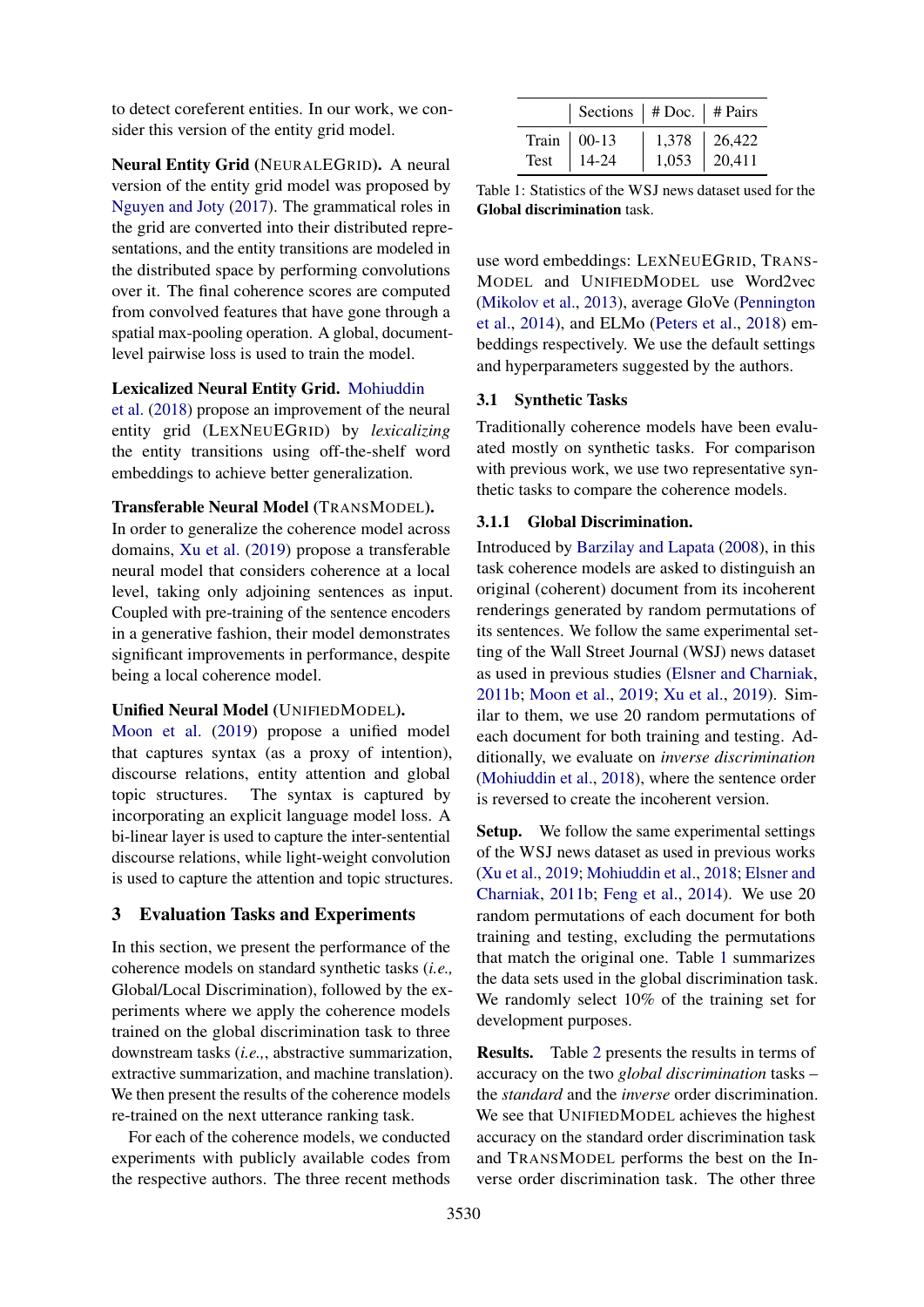<span id="page-3-0"></span>

| Model               | Emb.       | <b>Standard</b> | <b>Inverse</b> |
|---------------------|------------|-----------------|----------------|
| EGRID               |            | 81.60           | 75.78          |
| NEURALEGRID         |            | 84.36           | 83.94          |
| LEXNEUEGRID         | word2vec   | 88.51           | 88.13          |
| <b>TRANSMODEL</b>   | Avg. Glove | 91.77           | 99.62          |
| <b>UNIFIEDMODEL</b> | ELMo       | 93.19           | 96.78          |

Table 2: Results: Accuracies of the coherence models in the Global Discrimination task.

<span id="page-3-2"></span>

| Sections $ $ # Doc. $ $                                                               | # Pairs |  |  |                                                                                                                      |
|---------------------------------------------------------------------------------------|---------|--|--|----------------------------------------------------------------------------------------------------------------------|
|                                                                                       |         |  |  | $\begin{array}{ccc}\n\mathcal{D}_{w=1} & \mathcal{D}_{w=2} & \mathcal{D}_{w=3} & \mathcal{D}_{w=1,2,3}\n\end{array}$ |
| Train 00-13 748 7,890 12,280 12,440 32,610<br>Test 14-24 618 6,568 9,936 9,906 26,410 |         |  |  |                                                                                                                      |
|                                                                                       |         |  |  |                                                                                                                      |

Table 3: Statistics on the WSJ news dataset used for the **Local discrimination** task. The  $w$  denotes the number of permuted local windows in a document.

models use entity grids, hence they may lose the sentence-level syntactic and semantic information.

#### 3.1.2 Local Discrimination.

Local discrimination was proposed by [Moon et al.](#page-10-3) [\(2019\)](#page-10-3). In this task, two documents differ only in a local context (windows of 3 sentences). In this case, the models need to be sensitive to local changes. We use the same WSJ dataset as used by [Moon](#page-10-3) [et al.](#page-10-3) [\(2019\)](#page-10-3).

Setup. We use the same WSJ articles used in the global discrimination task (Table [1\)](#page-2-0) to create our local discrimination datasets. We use the code released by [Moon et al.](#page-10-3) [\(2019\)](#page-10-3) to generate these datasets.<sup>[2](#page-3-1)</sup> Sentences within a local window of size 3 are re-ordered to form a locally incoherent text. Only articles with more than 10 sentences are included in the dataset. Table [3](#page-3-2) summarizes the datasets. We randomly select 10% of the training set for development purposes.

Following [Moon et al.](#page-10-3) [\(2019\)](#page-10-3), we create four datasets for our local discrimination task:  $\mathcal{D}_{w=1}$ ,  $\mathcal{D}_{w=2}$ ,  $\mathcal{D}_{w=3}$  and  $\mathcal{D}_{w=1,2,3}$ .  $\mathcal{D}_{w=1}$  contains the documents where only one randomly selected window is permuted,  $\mathcal{D}_{w=2}$  contains the documents where two randomly selected windows are permuted;  $\mathcal{D}_{w=3}$  is similarly created for 3 windows.  $\mathcal{D}_{w=1,2,3}$  denotes the concatenated datasets.

Results. From Table [4,](#page-3-3) we see that the UNIFIED-MODEL achieves the highest accuracy on all four datasets. A possible reason could be the loss function it uses to train the model. Unlike other models, UNIFIEDMODEL uses an adaptive pairwise ranking

<span id="page-3-3"></span>

| Model              | $\mathcal{D}_{w=1,2,3}$ $\mathcal{D}_{w=1}$ $\mathcal{D}_{w=2}$ $\mathcal{D}_{w=3}$ |                   |  |
|--------------------|-------------------------------------------------------------------------------------|-------------------|--|
| <b>EGRID</b>       | 59.78                                                                               | 53.89 60.43 63.04 |  |
| NEURALEGRID        | 57.49                                                                               | 56.74 57.11 60.0  |  |
| <b>LEXNEUEGRID</b> | 56.65                                                                               | 58.21 58.95 58.42 |  |
| <b>TRANSMODEL</b>  | 66.87                                                                               | 66.25 67.95 65.52 |  |
| UNIFIEDMODEL       | 77.07                                                                               | 67.29 76.12 81.23 |  |

Table 4: Results: Accuracies of the models in the Local Discrimination task.

loss which does not penalize the locally coherent sentences. In the local discrimination task, the difference between positive and negative examples is small; they differ only in 1-3 windows, while the other parts are locally coherent. UNIFIEDMODEL's loss function can model this better.

# 3.2 Coherence Evaluation Tasks

We evaluate the coherence models trained on the global discrimination task on two downstream tasks: machine translation (MT) and summarization coherence evaluation. Note that both the MT and summarization data are from the same domain (news) as the original WSJ training data.

#### 3.2.1 Machine Translation Evaluation

The outputs of neural machine translation (NMT) systems have been shown to be more fluent than their phrase-based predecessors [\(Castilho et al.,](#page-8-7) [2017\)](#page-8-7). However, recent studies have shown that there is a statistically strong preference for human translations in terms of both adequacy and fluency at a document level (Läubli et al., [2018;](#page-9-9) [Popel et al.,](#page-10-12) [2020\)](#page-10-12).

[Smith et al.](#page-10-13) [\(2016\)](#page-10-13) evaluated traditional (nonneural) coherence models to see if they can distinguish a reference from a system translated document, and reported very low accuracy. However, the situation has changed with the advancements of neural models; today's coherence models are claimed to be much more accurate.

Our goal therefore is to evaluate the coherence models on how well they can judge the coherence of MT outputs at the document level. To do this, we use the system translations released by the annual Workshop (now Conference) on Machine Translation (WMT) through the years 2017 and 2018. At a document level, reference (human) translations have been shown to be more coherent than MT out-puts [\(Smith et al.,](#page-10-14) [2015,](#page-10-14) [2016;](#page-10-13) Läubli et al., [2018\)](#page-9-9). Therefore, we evaluate the performance of the coherence models based on their accuracy of scoring

<span id="page-3-1"></span><sup>2</sup> <https://github.com/taasnim/unified-coherence-model>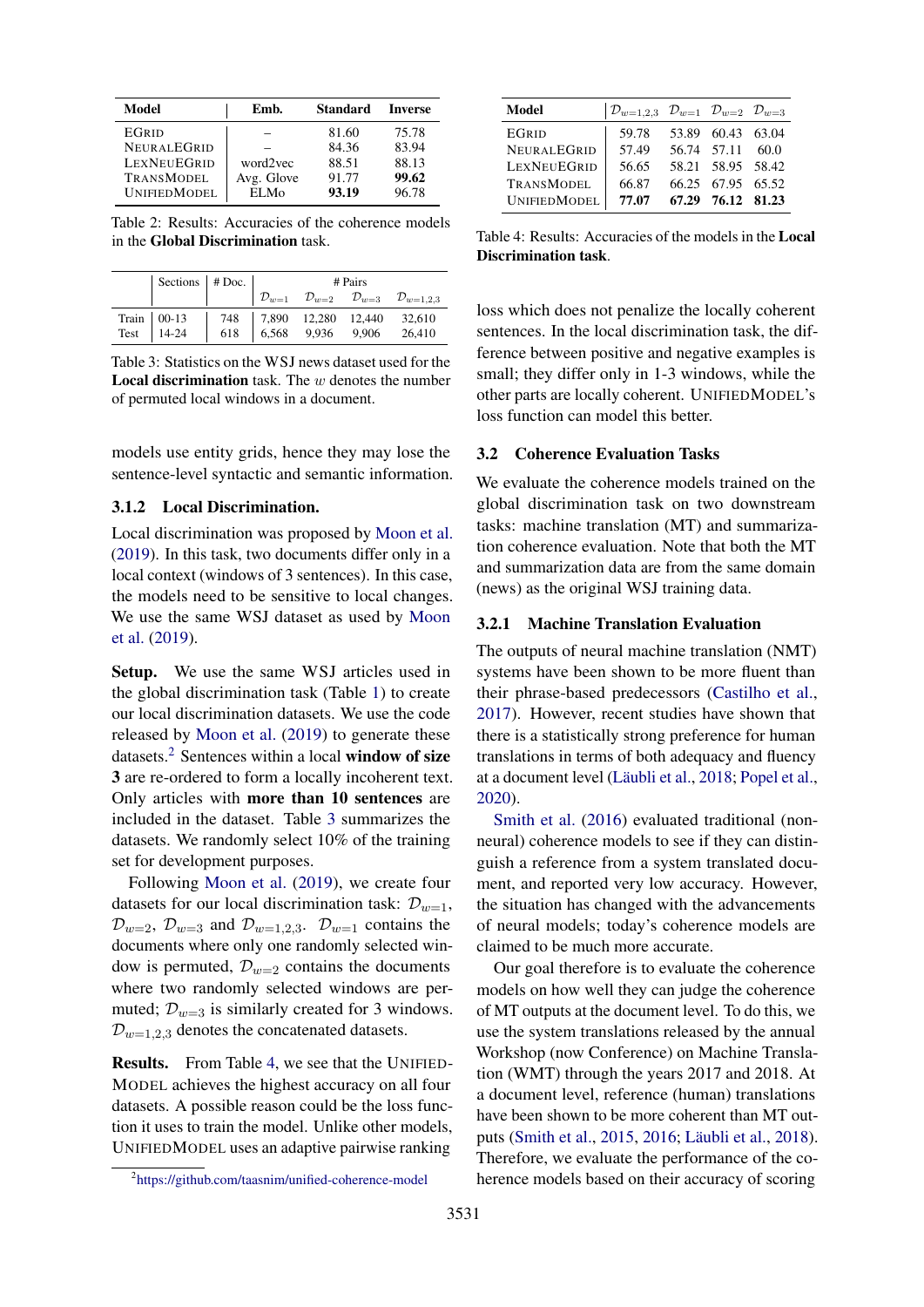<span id="page-4-0"></span>

| <b>Candidate A:</b><br>"A Generation Is Protesting" in Ethiopia, Long a U.S. Ally Violent Protests in Ethiopia Demonstrators<br>demanding political change in Ethiopia have been met with violent resistance by the government.<br>Witnesses say that scores of protesters have been fatally shot during clashes with police.<br>$1\, \circ$                      |              |
|-------------------------------------------------------------------------------------------------------------------------------------------------------------------------------------------------------------------------------------------------------------------------------------------------------------------------------------------------------------------|--------------|
| <b>Candidate B:</b><br>"A Nesil Protestode" in Etiyopia, the United States, for a long time. Violent Protests in Ethiopia<br>Demonstrators demanding political change in Ethiopia faced severe resistance by the government.<br>Several protesters have taken deadly weapons coup in the conflict with police, Sahitler says.<br>$1\,$ $\cdot$                    |              |
| <b>Candidate C:</b><br>"In a generation protest" in Ethiopia, an ally of the United States for a long time Protests involving<br>violence in Ethiopia Demonstrators who demanded political change in Ethiopia faced the government's<br>fierce resistance. Witnesses say a large number of protesters received deadly weapons in the shootout<br>with the police. | Table<br>WMT |



the reference (document) higher than the system translation (document).

We also obtain rankings given by humans in a user study. Fig. [1](#page-4-0) shows the layout of the study, where participants were shown four sentences from three candidate translations of the same source text and asked to rank them against each other. One of the given translations is the reference, used as a control, and to validate our assumption that the reference is more coherent than the system translations. 3 participants annotated 100 such samples.

Participants chose the reference as more coherent with an agreement of 0.84, confirming our assumption. $3$  We evaluate the system translations by producing a ranking between the different translations of the same source text. To do this, we first obtain scores from the coherence models for the reference and each of the corresponding system translations. Then, we *normalize* the scores of the system translations by subtracting them from score of the reference. These normalized coherence scores are used to rank the system translations, which are then used to calculate agreements.

Setup. We use the reference and the system translations provided by WMT2017-2018 as our test data, under the assumption that the reference translations are more coherent than the system translations. This results in a testset of 20,680 referencesystem translation document-pairs.

Results. We report the accuracy of the coherence models trained on the global discrimination task in distinguishing the more coherent reference text from the less coherent system translations in Table [5.](#page-4-2) We can see that most models perform

<span id="page-4-2"></span>

| Model               |       | Acc. $(\%)$   AC1 Agr. |
|---------------------|-------|------------------------|
| <b>EGRID</b>        | 51.75 | 0.80                   |
| NEURALEGRID         | 54.75 | 0.77                   |
| LEXNEUEGRID         | 49.34 | 0.76                   |
| <b>TRANSMODEL</b>   | 48.67 | 0.77                   |
| <b>UNIFIEDMODEL</b> | 43.36 | 0.78                   |

5: Machine Translation setting results on 2017-2018 data. Accuracies: % of times reference scored higher and AC1 agreements for system translation rankings between annotators and models.

worse than a random baseline of 50%, showing that their training on the global discrimination task is not helpful in detecting coherence quality in MT text. The difference in performance is particularly glaring for the TRANSMODEL and the UNIFIED-MODEL, both of which have over 90% accuracy on the global discrimination tasks, but only manage 48.67% and 43.36% on this task respectively.

We also report the agreement with human rankings on the study data in Table [5.](#page-4-2) Overall, only EGRID has good agreement with human rankings, with all other models doing similarly poorly.<sup>[4](#page-4-3)</sup>

#### 3.2.2 Abstractive Summarization

Generating coherent summaries has always been a goal in summarization [\(Nenkova and McKeown,](#page-10-15) [2011\)](#page-10-15). The widely used automatic evaluation metric ROUGE [\(Lin,](#page-9-14) [2004\)](#page-9-14) measures the n-gram overlap between the generated summaries and the reference summaries at a sentence level, and thus is not sufficient for measuring coherence. Kryściński [et al.](#page-9-15) [\(2019\)](#page-9-15) also recently found almost negligible correlation between ROUGE scores and human judgments on summary coherence, especially for abstractive summaries generated by recent neural summarization models. We therefore propose to evaluate the coherence of summaries using different coherence models and measure their effectiveness on this task.

For abstractive summarization, we use summaries from popular neural abstractive summarization systems for CNN/DM dataset [\(Hermann et al.,](#page-9-16) [2015;](#page-9-16) [Nallapati et al.,](#page-10-16) [2016\)](#page-10-16). Since abstractive systems vary in their architectures and loss functions, they may produce very different summaries. We run a human study to validate the rankings given by the coherence models.

<span id="page-4-1"></span><sup>3</sup>Traditional correlation measures such as Cohen's Kappa are not robust to skewed distributions of annotations, which was an issue here since the annotators were always more likely to choose the reference as better. Thus, we report the more appropriate Gwet's AC1/gamma coefficient [\(Gwet,](#page-9-13) [2008\)](#page-9-13), which controls for this.

<span id="page-4-3"></span> $4$ Note that the study data is different from the test data, so the accuracies and agreements may not correlate.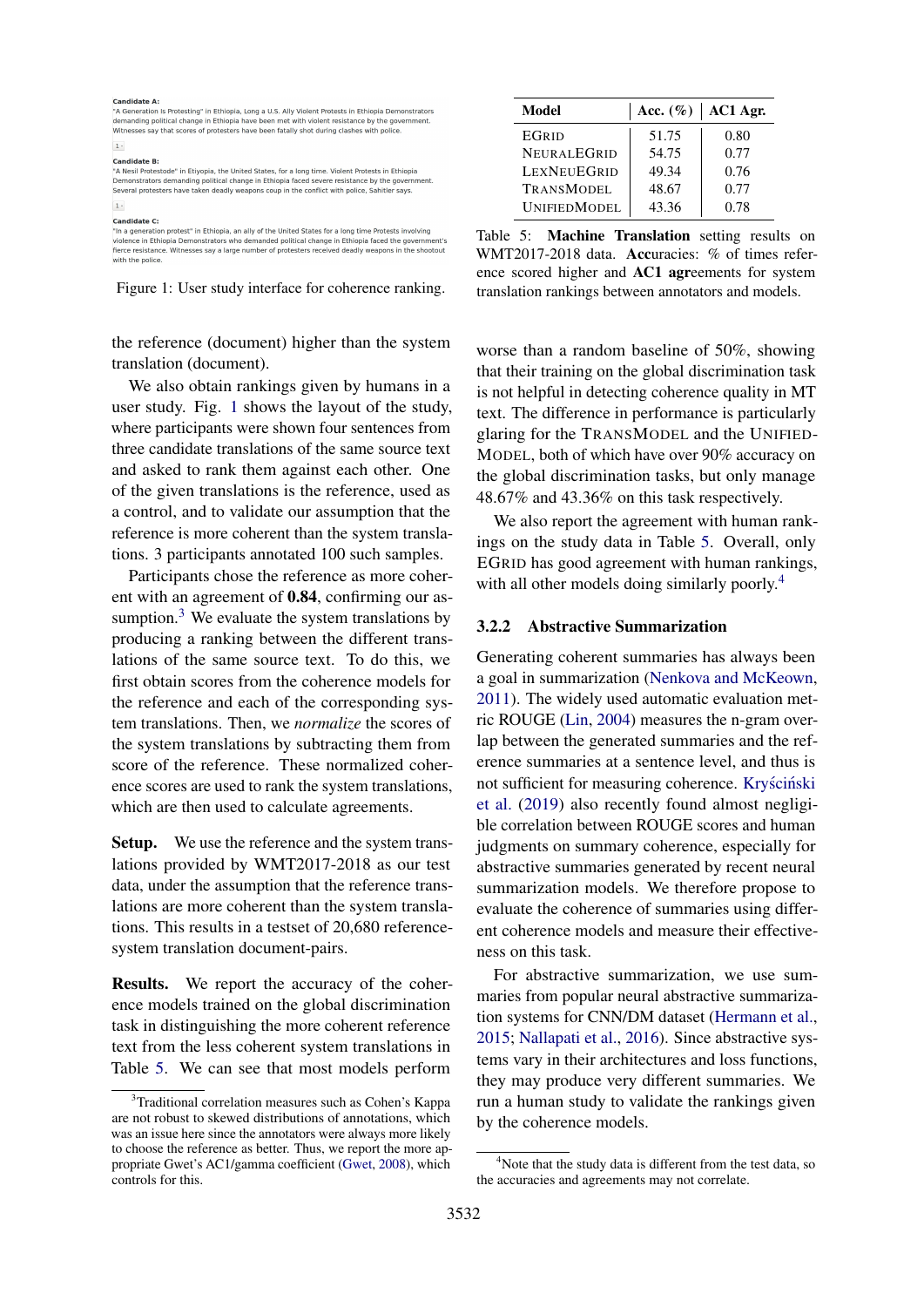<span id="page-5-0"></span>

| Models              | Abs. Agr. | Ext. Agr. |
|---------------------|-----------|-----------|
| EGRID               | 0.71      | 0.52      |
| <b>NEURALEGRID</b>  | 0.68      | 0.70      |
| LEXNEUEGRID         | 0.71      | 0.57      |
| <b>TRANSMODEL</b>   | 0.55      | 0.38      |
| <b>UNIFIEDMODEL</b> | 0.68      | 0.35      |

Table 6: Abstractive Agreement and Extractive Agreement shows the AC1 agreements for the pairwise ranking of the generated abstractive summaries and extractive summaries between two annotators and the models, respectively.

Setup. We use the CNN/DM [\(Hermann et al.,](#page-9-16) [2015;](#page-9-16) [Nallapati et al.,](#page-10-16) [2016\)](#page-10-16) for this task. We collect the reference summaries from the CNN/DM testset as well as the summaries generated by the following four representative abstractive summarization systems: (*a*) Pointer-Generator (PG) [\(See](#page-10-17) [et al.,](#page-10-17) [2017\)](#page-10-17), (*b*) BERTSUMEXTABS (BSEA) [\(Liu](#page-9-17) [and Lapata,](#page-9-17) [2019\)](#page-9-17), (*c*) UniLM [\(Dong et al.,](#page-8-8) [2019\)](#page-8-8), and (*d*) SENECA [\(Sharma et al.,](#page-10-4) [2019\)](#page-10-4).

As discussed, we directly use the coherence models trained on the WSJ dataset for the global discrimination task. The coherence models predict the scores for each system-generated summary in the testset. The scores produced by the models are then used to rank the system-generated summaries of the same original article.

We conducted a user study to validate the effectiveness of the rankings produced by the coherence models. We randomly sampled 10 sets of summaries from the dataset with each set containing four generated summaries of the same article, thus resulting in  $\binom{4}{2}$  $^{4}_{2}) \times 10 = 60$  pairs of system summaries. Two annotators were asked to rank each pair of the summaries in terms of coherence; see Appendix for the human study interface.

Results. For the user study, the agreement between the two annotators was 0.78, which indicates fairly reliable data. After we obtain the rankings based on the coherence scores produced by the models, we compute the agreements between the systems and the two annotators. From the results in Table [6,](#page-5-0) we see that EGRID and LEXNEUEGRID show the highest agreement with human judgements. However, despite strong performance in synthetic tasks, models like UNIFIEDMODEL and TRANSMODEL are unable to convert the high accuracy into high human agreement, which demonstrates the inefficiency of current synthetic tasks.

### 3.2.3 Extractive Summarization

For evaluating the coherence of extractive summaries, we use the dataset prepared by [Barzilay](#page-8-0) [and Lapata](#page-8-0) [\(2008\)](#page-8-0) for their coherence model evaluation. The dataset comes with human ratings of the summaries from the Document Understanding Conference (DUC), 2003.

Setup. The dataset from [Barzilay and Lapata](#page-8-0) [\(2008\)](#page-8-0) provides 16 sets of summaries where each set corresponds to a multi-document cluster and contains summaries generated by 5 systems and 1 human. The human ratings for these summaries based on coherence are also available.<sup>[5](#page-5-1)</sup>

We follow the same experimental setup as in abstractive summarization. We use the coherence models trained on the WSJ dataset to produce scores that can be used to obtain the pairwise ranking of generated summaries. Based on the ratings provided by [Barzilay and Lapata](#page-8-0) [\(2008\)](#page-8-0), we can generate the human pairwise rankings.

Results. We present the agreements between the generated human ranking and the systems in Table [6.](#page-5-0) We observe the same problem as in abstractive summarization that high accuracy in synthetic tasks does not lead to high human agreement in evaluating downstream summarization systems.

#### 3.3 Task-specific Training for Dialog

The global and local discrimination tasks are synthetic, while the MT and summarization coherence evaluation performance may be affected by the difference between the testing and training setup. To control for this, we re-train and test the coherence models on a task-specific setup for next utterance ranking. This task has the advantage of being non-synthetic while providing task specific training data, but also being similar to the synthetic task of insertion, helping us evaluate the generalizability of the coherence model performance.

### 3.3.1 Next Utterance Ranking

The quality of a dialog depends on various conversational aspects such as engagement, coherence, coverage, conversational depth, and topical diversity [\(See et al.,](#page-10-18) [2019\)](#page-10-18). [Liu et al.](#page-9-18) [\(2016\)](#page-9-18) show that commonly used metrics such as BLEU and ROUGE show very weak or no correlation with human judgements. They also suggest using metrics

<span id="page-5-1"></span><sup>5</sup> See Appendix for details. Rankings are available at [http://homepages.inf.ed.ac.uk/mlap/](http://homepages.inf.ed.ac.uk/mlap/coherence/) [coherence/](http://homepages.inf.ed.ac.uk/mlap/coherence/)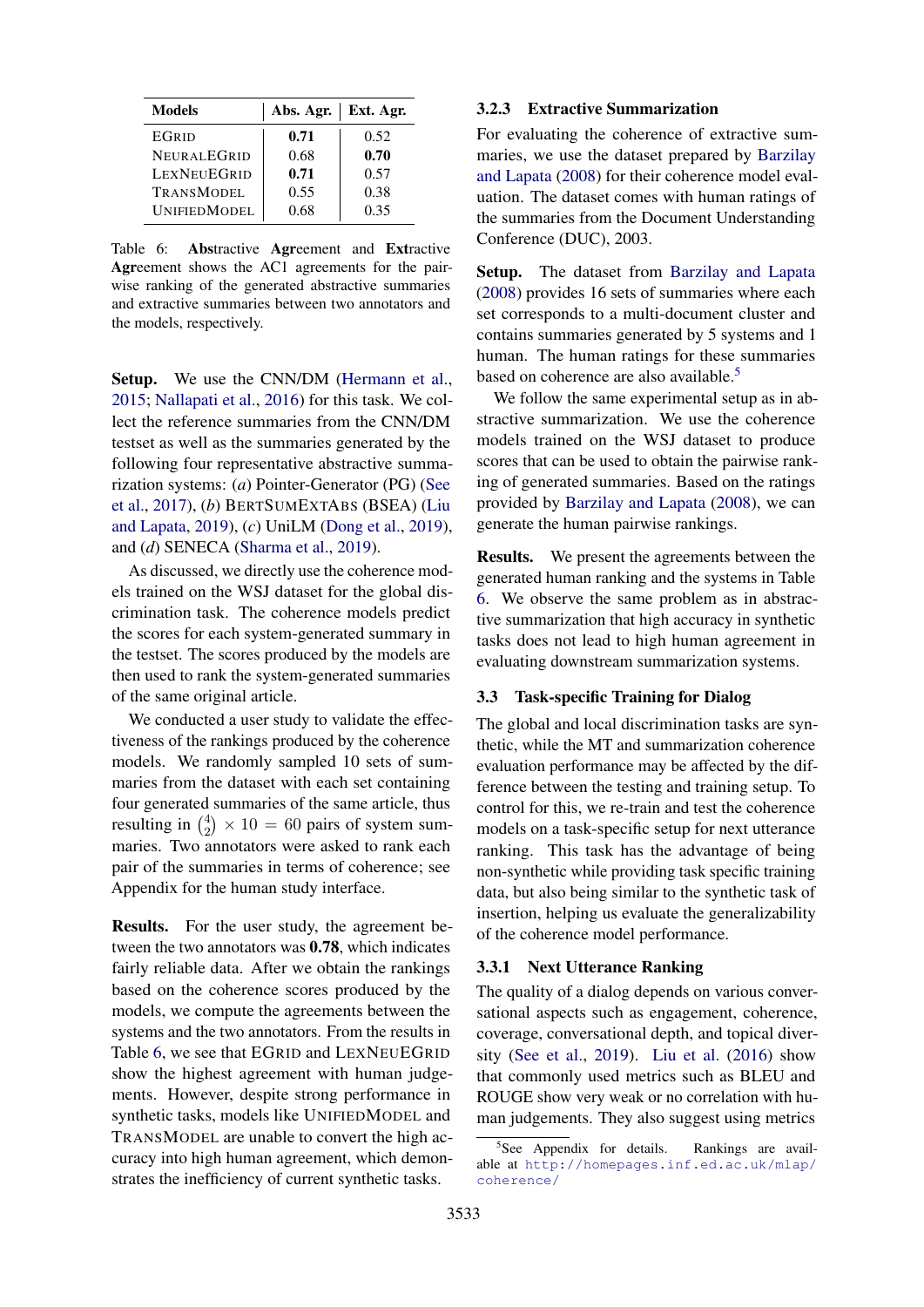<span id="page-6-1"></span>

|                              | Train                   | Dev    | <b>Test</b> |
|------------------------------|-------------------------|--------|-------------|
|                              | <b>Advising dataset</b> |        |             |
| $#$ of conv.                 | 50,535                  | 500    | 269         |
| # of coh.-incoh. pairs/conv. | 20                      | 99     | 99          |
| # of total example pairs     | 10,10,700               | 49,500 | 26,631      |
| Ubuntu dataset               |                         |        |             |
| $#$ of conv.                 | 49,387                  | 500    | 1078        |
| # of coh.-incoh. pairs/conv. | 20                      | 99     | 99          |
| # of total example pairs     | 9,87,740                | 49,500 | 1,06,722    |

Table 7: Statistics of the refined Advising and Ubuntu datasets for the utterance ranking task.

that take dialog context into account. This is particularly important as [Sankar et al.](#page-10-19) [\(2019\)](#page-10-19) empirically show that current neural dialog systems rarely use conversational history. We therefore propose to evaluate the usefulness of coherence models in dialog systems.

We evaluate the models on the Noetic End-to-End Response Selection Challenge II (NOESIS II), a track in the Dialog System Technology Challenges 8 (DSTC 8) [\(Kim et al.,](#page-9-10) [2019\)](#page-9-10). In this problem, each example consists of a conversational context  $U = (u_1, \dots, u_{|U|})$  and a set of potential utterances (candidates)  $C = \{c_1, \ldots, c_{|C|}\}\)$  that may occur next in the dialog; the task is to select the correct next-utterance  $r \in C$ .

This task is a nice fit for evaluating coherence models, as a good model should rank a coherent dialog higher than an incoherent one. The correct utterance along with the conversational context forms the coherent example  $P = (u_1, \dots, u_{|U|}, r)$ , while other candidate utterances  $c_i \in C$  with the conversational context form the incoherent examples  $N = (u_1, \dots, u_{|U|}, c_j)$ . This is a considerably harder task as the difference between coherent and incoherent dialog is only the last utterance. We train the coherence models with these coherent  $(P)$ and incoherent  $(N)$  examples. The trained models give a score for each example based on its coherence. We then use our aforementioned assumption (coherence models should score  $P$  higher than  $N$ ) for the evaluation. This task resembles the (synthetic) *insertion* task [\(Elsner and Charniak,](#page-8-1) [2011b\)](#page-8-1) in that the goal here is to find the next correct utterance for the last position.

Setup. We evaluated the coherence models on both datasets of the DSTC8 response selection track, *i.e.*, the Advising and Ubuntu datasets.<sup>[6](#page-6-0)</sup> The

<span id="page-6-2"></span>

|                            | R@1   | R@5  | <b>R</b> @10 | MRR  | Acc.  |  |
|----------------------------|-------|------|--------------|------|-------|--|
| <b>Advising dataset</b>    |       |      |              |      |       |  |
| <b>Official Evaluation</b> |       |      |              |      |       |  |
| <b>Best</b>                | 0.564 | 0.81 | 0.88         | 0.68 | Χ     |  |
| Median                     | 0.14  | 0.37 | 0.51         | 0.26 | X     |  |
| Worst                      | 0.01  | 0.05 | 0.09         | 0.05 | Χ     |  |
| <b>Coherence Model</b>     |       |      |              |      |       |  |
| <b>EGRID</b>               | 0.004 | 0.03 | 0.07         | 0.04 | 47.16 |  |
| <b>NEURALEGRID</b>         | 0.057 | 0.17 | 0.23         | 0.13 | 56.15 |  |
| <b>LEXNEUEGRID</b>         | 0.046 | 0.17 | 0.26         | 0.13 | 57.66 |  |
| TRANSMODEL                 | 0.067 | 0.20 | 0.30         | 0.14 | 66.62 |  |
| <b>UNIFIEDMODEL</b>        | 0.022 | 0.06 | 0.19         | 0.11 | 54.33 |  |
| Ubuntu dataset             |       |      |              |      |       |  |
| <b>Official Evaluation</b> |       |      |              |      |       |  |
| <b>Best</b>                | 0.761 | 0.96 | 0.98         | 0.85 | Χ     |  |
| Median                     | 0.55  | 0.86 | 0.93         | 0.68 | Χ     |  |
| Worst                      | 0.24  | 0.38 | 0.46         | 0.32 | Χ     |  |
| <b>Coherence Model</b>     |       |      |              |      |       |  |
| <b>EGRID</b>               | 0.007 | 0.05 | 0.09         | 0.05 | 47.48 |  |
| <b>NEURALEGRID</b>         | 0.18  | 0.39 | 0.49         | 0.29 | 73.18 |  |
| <b>LEXNEUEGRID</b>         | 0.15  | 0.31 | 0.39         | 0.24 | 74.39 |  |
| TRANSMODEL                 | 0.045 | 0.14 | 0.26         | 0.12 | 70.94 |  |
| <b>UNIFIEDMODEL</b>        | 0.035 | 0.17 | 0.33         | 0.13 | 74.49 |  |

Table 8: Utterance ranking results for different coherence models on Advising and Ubuntu datasets. R@k indicates Recall@k, X indicates result not shared.

former contains two-party dialogs that simulate a discussion between a student and an academic advisor, while the latter consists of multi-party conversations extracted from the Ubuntu IRC channel [\(Kummerfeld et al.,](#page-9-19) [2019\)](#page-9-19).

For a given conversational context, the goal is to select the next utterance from a candidate pool of 100 utterances, which may or may not contain the correct next utterance. We filter the datasets to suit the settings for coherence models. In our refined datasets, we exclude the conversations that have less than 7 or more than 50 utterances in the context. To ensure that we have pairwise coherent and incoherent examples, we only include the conversations that contain the correct next utterance in the candidate pool. Table [7](#page-6-1) shows the statistics of our refined datasets for the utterance ranking task.

Results. Table [8](#page-6-2) summarizes the results on the refined datasets for the utterance ranking task. In the last column, we report the accuracy for the number of samples in which the coherence models score the positive sample higher than the negative one. All model performances are better than a random baseline, with UNIFIEDMODEL reaching 74.49% on the Ubuntu dataset. Note, however, that because there are 100 negative samples for every positive sample, the accuracies are skewed and not representative of actual task difficulty.

<span id="page-6-0"></span><sup>6</sup> <https://github.com/dstc8-track2/NOESIS-II/>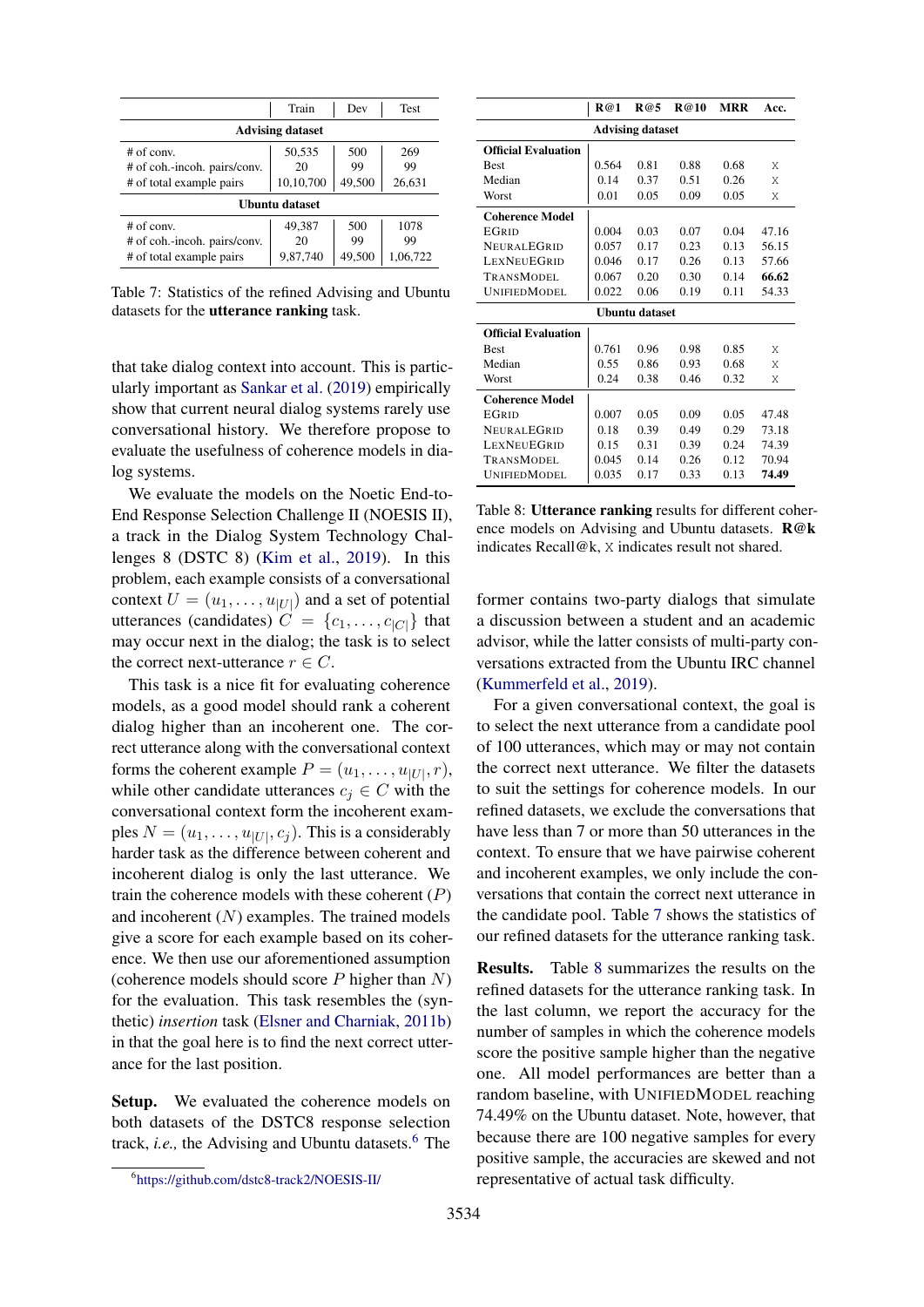The DSTC8 challenge ranking considers the average of Recall@1, Recall@5, Recall@10 and Mean Reciprocal Rank (MRR). We report both the official evaluation results and the coherence models' performance even though the latter is tested on the refined datasets. From the results, we see that the overall performance of all the coherence models is quite poor. Despite being re-trained on task specific data, we find that coherence model performance in this task is sub-par.

# 4 Task-specific Training for MT

As a special use case, we report the results of retraining the coherence models using machine translation data for coherence evaluation. The aim is to investigate whether changing the usual training setup, that uses negative documents which are only small variations of the positive documents, might help coherence models learn more useful task-specific features.

Setup. Under the assumption that the reference translations are more coherent at the document level than the system translations, we train the coherence models with the reference text as the positive and the system translation as the negative document, forming a positive-negative document pair. We use the data from WMT-2011 to WMT-2015 for training (28,985 document-pairs), WMT-2016 for development (7,647 document-pairs) and the same test data (WMT-2017 to WMT-2018; 20,680 document-pairs) and study data as used for the previous experiment ([§3.2.1\)](#page-4-0).

Results. Table [9](#page-7-0) reports the accuracy of the retrained models and the results of the model ranking comparison against human rankings. Many of the models show improved performance, with the agreements increasing correspondingly. The UNIFIEDMODEL has the highest accuracy improvement by far of 34%, improving from 43.36% to 77.35%. It also has the highest agreement with human rankings at 0.82. We surmise that the model's adaptive pairwise ranking loss along with its additional language model loss boosts its performance on in-domain test data.

# 5 Discussion

Compared to the downstream tasks of coherence evaluation in MT and extractive and abstractive summarization, the traditional global discrimination task can be considered to be a simpler task

<span id="page-7-0"></span>

| Model               | Acc. $(\%)$<br>AC1 Agr. |       |  |
|---------------------|-------------------------|-------|--|
| <b>EGRID</b>        | 48.74                   | 0.797 |  |
| <b>NEURALEGRID</b>  | 52.58                   | 0.760 |  |
| LEXNEUEGRID         | 56.84                   | 0.795 |  |
| <b>TRANSMODEL</b>   | 57.65                   | 0.751 |  |
| <b>UNIFIEDMODEL</b> | 77.35                   | 0.828 |  |

Table 9: Re-trained MT setting results on WMT2017- 2018 data. Accuracies: % of times reference scored higher and AC1 agreements for system translation rankings between annotators and models.

[\(Elsner and Charniak,](#page-8-1) [2011b\)](#page-8-1), since the difference between the positive and the negative document is a permutation/re-ordering of the sentences. This may be rendering the models unable to learn features that are useful for downstream applications, which are likely to have other, different kinds of errors.

On the next utterance ranking task, the models fail to generalize and perform quite poorly despite task-specific re-training. The best model performance for the synthetic task of insertion, which is similar, also barely reaches 26% [\(Elsner and](#page-8-1) [Charniak,](#page-8-1) [2011b;](#page-8-1) [Nguyen and Joty,](#page-10-8) [2017\)](#page-10-8). This indicates that the training procedures may not be providing the right setting to learn features that are generic enough to apply to tasks in a harder setup.

In the synthetic tasks, the models' selfsupervision comes from distinguishing an original coherent document from its incoherent renderings generated by random permutations of its sentences. This permutation-based self-supervision tries to capture document-level language properties. However, it is quite likely that this is simply a poor approximation of real-world coherence problems. Consider for example that MT systems mostly translate at the sentence-level. Consecutive sentences may lack coherence, but if two system translations of a text are compared, the translations themselves will be in the same order for both. The coherence models are not trained for such (realworld) settings.

Another possibility is that outputs from downstream tasks have different error distributions that are captured to varying degrees by different models, since they are originally designed based on synthetic tasks. That is, models that perform very well on the permutation task might be overfitting on this task, and therefore failing to find coherence issues that are more subtle than shuffled text. Thus, we conclude that the current self-supervision for coherence modeling is not suitable for downstream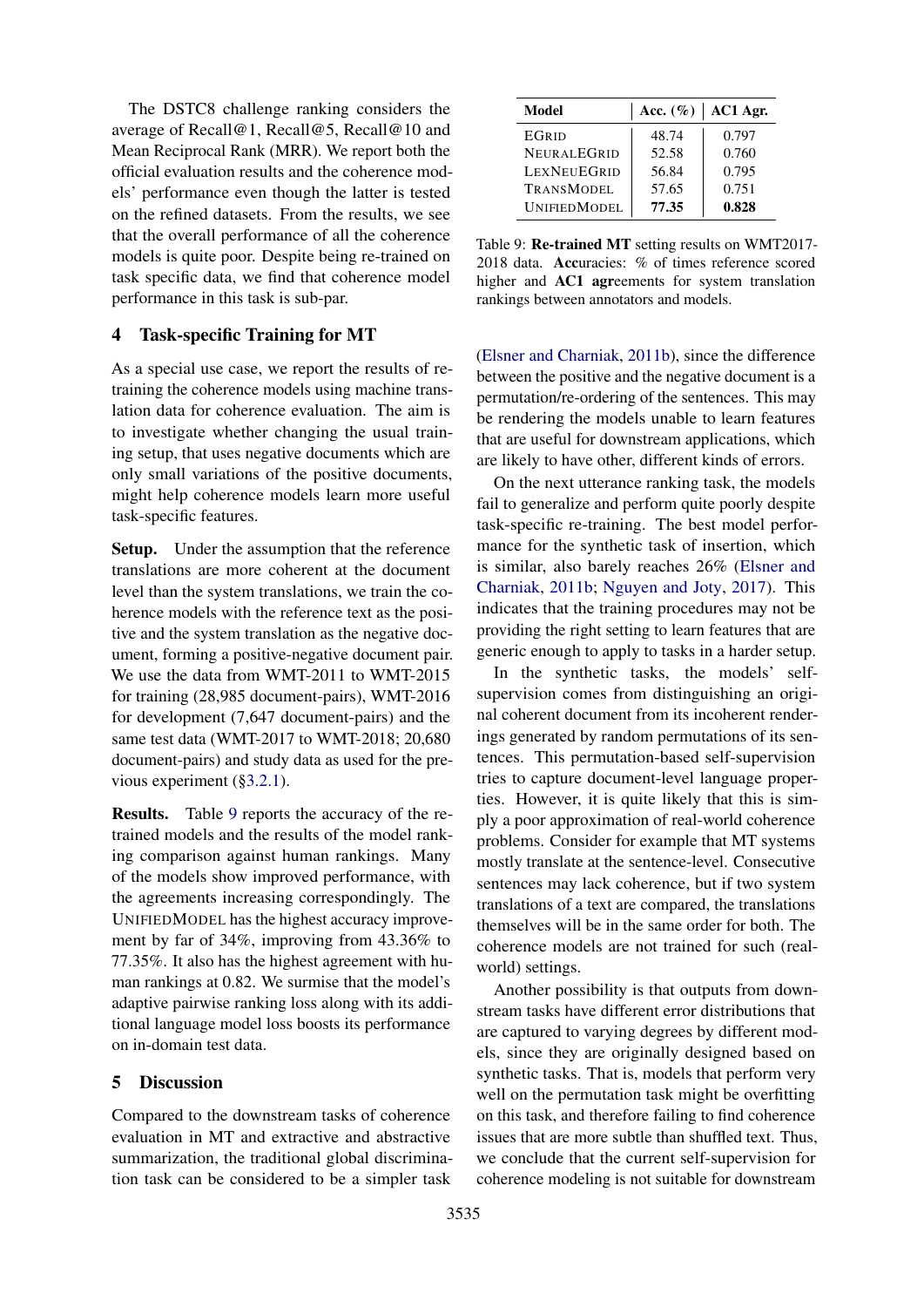coherence problems.

When re-trained on machine translation data, most of the model performances improve, implying that a different training setting may be required to make the models applicable to actual downstream tasks. This is not apparent from the evaluation results that are usually reported, which show performances crossing the 90% mark.

[Elsner and Charniak](#page-8-9) [\(2011a\)](#page-8-9) show a similar lack of generalizability and applicability of coherence models to the downstream task of chat disentanglement. Our results suggest that despite nearly a decade of research since, the standard training and testing paradigm for coherence modeling continues to be inadequate in its capability to generalize to real-world use-cases and even to similar task settings, and also fails in being indicative of realworld task performance.

#### 6 Conclusions

We benchmark the performance of representative traditional and neural coherence models on standard synthetic discrimination tasks, and contrast this with their performance on various downstream application tasks in NLP. We show that higher accuracies on synthetic tasks do not translate into better performance on downstream tasks. We demonstrate this for real-world tasks like MT and summarization coherence evaluation, and next utterance ranking. Our results signal a need for change in the way coherence models are typically trained and evaluated.

Other downstream applications like coherence evaluation of language model generated text and tasks such as chat disentanglement are also good candidates for testing coherence models. It would be worthwhile to build a coherence testset that is independent of the training tasks and similar to downstream applications, which could be used by the community to test the generalization ability of their models. In future work, we also hope to investigate the possible training scenarios that will result in more generalizable coherence models which can be used for evaluating downstream tasks.

#### References

<span id="page-8-6"></span>Regina Barzilay and Mirella Lapata. 2005. Modeling local coherence: An entity-based approach. In *Proceedings of the 43rd Annual Meeting on Association for Computational Linguistics*, ACL '05, pages 141–

148, Ann Arbor, Michigan. Association for Computational Linguistics.

- <span id="page-8-0"></span>Regina Barzilay and Mirella Lapata. 2008. [Modeling](http://www.aclweb.org/anthology/J08-1001) [local coherence: An entity-based approach.](http://www.aclweb.org/anthology/J08-1001) *Computational Linguistics*, 34(1):1–34.
- <span id="page-8-3"></span>Regina Barzilay and Lillian Lee. 2004. [Catching the](https://www.aclweb.org/anthology/N04-1015) [drift: Probabilistic content models, with applica](https://www.aclweb.org/anthology/N04-1015)[tions to generation and summarization.](https://www.aclweb.org/anthology/N04-1015) In *HLT-NAACL 2004: Main Proceedings*, pages 113–120, Boston, Massachusetts, USA. Association for Computational Linguistics.
- <span id="page-8-7"></span>Sheila Castilho, Joss Moorkens, Federico Gaspari, Iacer Calixto, John Tinsley, and Andy Way. 2017. Is neural machine translation the new state of the art? *Prague Bull. Math. Linguistics*, 108:109–120.
- <span id="page-8-5"></span>Asli Celikyilmaz, Antoine Bosselut, Xiaodong He, and Yejin Choi. 2018. [Deep communicating agents for](https://doi.org/10.18653/v1/N18-1150) [abstractive summarization.](https://doi.org/10.18653/v1/N18-1150) In *Proceedings of the 2018 Conference of the North American Chapter of the Association for Computational Linguistics: Human Language Technologies, Volume 1 (Long Papers)*, pages 1662–1675, New Orleans, Louisiana. Association for Computational Linguistics.
- <span id="page-8-8"></span>Li Dong, Nan Yang, Wenhui Wang, Furu Wei, Xiaodong Liu, Yu Wang, Jianfeng Gao, Ming Zhou, and Hsiao-Wuen Hon. 2019. Unified language model pre-training for natural language understanding and generation. In *33rd Conference on Neural Information Processing Systems (NeurIPS 2019)*.
- <span id="page-8-4"></span>Micha Elsner, Joseph Austerweil, and Eugene Charniak. 2007. [A unified local and global model for](https://www.aclweb.org/anthology/N07-1055) [discourse coherence.](https://www.aclweb.org/anthology/N07-1055) In *Human Language Technologies 2007: The Conference of the North American Chapter of the Association for Computational Linguistics; Proceedings of the Main Conference*, pages 436–443, Rochester, New York. Association for Computational Linguistics.
- <span id="page-8-9"></span>Micha Elsner and Eugene Charniak. 2011a. [Disen](http://dl.acm.org/citation.cfm?id=2002472.2002622)[tangling chat with local coherence models.](http://dl.acm.org/citation.cfm?id=2002472.2002622) In *Proceedings of the 49th Annual Meeting of the Association for Computational Linguistics: Human Language Technologies - Volume 1*, HLT '11, pages 1179–1189, Stroudsburg, PA, USA. Association for Computational Linguistics.
- <span id="page-8-1"></span>Micha Elsner and Eugene Charniak. 2011b. Extending the entity grid with entity-specific features. In *Proceedings of the 49th Annual Meeting of the Association for Computational Linguistics: Human Language Technologies: Short Papers - Volume 2*, HLT '11, pages 125–129, Portland, Oregon. Association for Computational Linguistics.
- <span id="page-8-2"></span>Vanessa Wei Feng, Ziheng Lin, and Graeme Hirst. 2014. The impact of deep hierarchical discourse structures in the evaluation of text coherence. In *COLING*.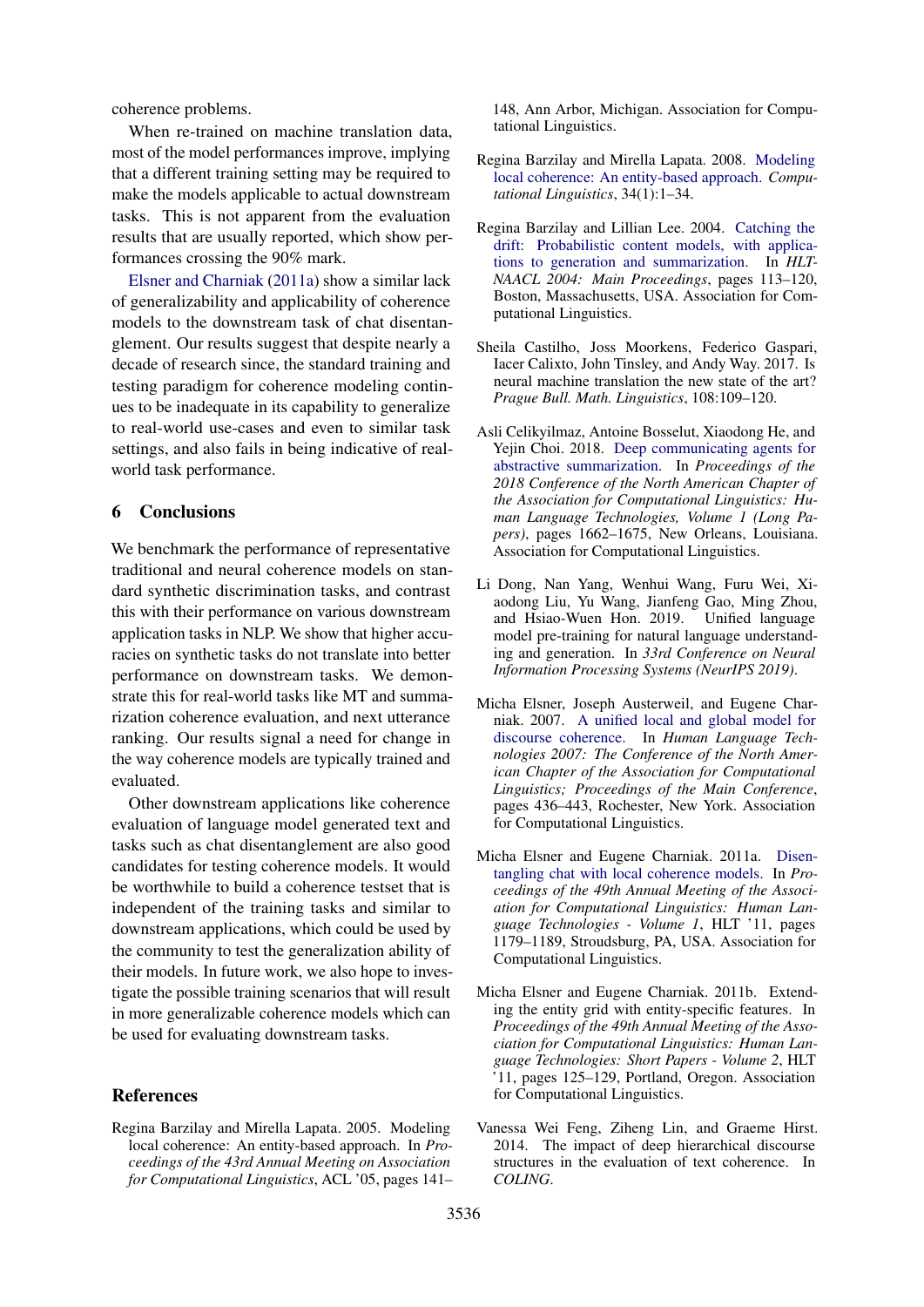- <span id="page-9-1"></span>Barbara J. Grosz, Scott Weinstein, and Aravind K. Joshi. 1995. Centering: A framework for modeling the local coherence of discourse. *Comput. Linguist.*, 21(2):203–225.
- <span id="page-9-13"></span>Kilem Li Gwet. 2008. Computing inter-rater reliability and its variance in the presence of high agreement. *British Journal of Mathematical and Statistical Psychology*, 61(1):29–48.
- <span id="page-9-0"></span>Michael Halliday and Ruqaiya Hasan. 1976. *Cohesion in English*, chapter xx. Longman, London.
- <span id="page-9-6"></span>Hany Hassan, Anthony Aue, Chang Chen, Vishal Chowdhary, Jonathan R. Clark, Christian Federmann, Xuedong Huang, Marcin Junczys-Dowmunt, William Lewis, Mu Li, Shujie Liu, T. M. Liu, Renqian Luo, Arul Menezes, Tao Qin, Frank Seide, Xu Tan, Fei Tian, Lijun Wu, Shuangzhi Wu, Yingce Xia, Dongdong Zhang, Zhirui Zhang, and Ming Zhou. 2018. Achieving human parity on automatic chinese to english news translation. *ArXiv*, abs/1803.05567.
- <span id="page-9-16"></span>Karl Moritz Hermann, Tomas Kocisky, Edward Grefenstette, Lasse Espeholt, Will Kay, Mustafa Suleyman, and Phil Blunsom. 2015. [Teaching machines to read](http://papers.nips.cc/paper/5945-teaching-machines-to-read-and-comprehend.pdf) [and comprehend.](http://papers.nips.cc/paper/5945-teaching-machines-to-read-and-comprehend.pdf) In C. Cortes, N. D. Lawrence, D. D. Lee, M. Sugiyama, and R. Garnett, editors, *Advances in Neural Information Processing Systems 28*, pages 1693–1701. Curran Associates, Inc.
- <span id="page-9-8"></span>Ehsan Hosseini-Asl, Bryan McCann, Chien-Sheng Wu, Semih Yavuz, and Richard Socher. 2020. [A simple](http://arxiv.org/abs/2005.00796) [language model for task-oriented dialogue.](http://arxiv.org/abs/2005.00796)
- <span id="page-9-10"></span>Seokhwan Kim, Michel Galley, Chulaka Gunasekara, Sungjin Lee, Adam Atkinson, Baolin Peng, Hannes Schulz, Jianfeng Gao, Jinchao Li, Mahmoud Adada, Minlie Huang, Luis Lastras, Jonathan K. Kummerfeld, Walter S. Lasecki, Chiori Hori, Anoop Cherian, Tim K. Marks, Abhinav Rastogi, Xiaoxue Zang, Srinivas Sunkara, and Raghav Gupta. 2019. [The](http://arxiv.org/abs/1911.06394) [eighth dialog system technology challenge.](http://arxiv.org/abs/1911.06394)
- <span id="page-9-15"></span>Wojciech Kryściński, Nitish Keskar, Bryan McCann, Caiming Xiong, and Richard Socher. 2019. Neural text summarization: A critical evaluation. In *Proceedings of the 2019 Conference on Empirical Methods in Natural Language Processing*, Hong Kong, China. Association for Computational Linguistics.
- <span id="page-9-19"></span>Jonathan K. Kummerfeld, Sai R. Gouravajhala, Joseph Peper, Vignesh Athreya, Chulaka Gunasekara, Jatin Ganhotra, Siva Sankalp Patel, Lazaros Polymenakos, and Walter S. Lasecki. 2019. A large-scale corpus for conversation disentanglement. In *Proceedings of the 57th Annual Meeting of the Association for Computational Linguistics (Volume 1: Long Papers)*.
- <span id="page-9-9"></span>Samuel Läubli, Rico Sennrich, and Martin Volk. 2018. Has machine translation achieved human parity? a case for document-level evaluation. In *EMNLP*.
- <span id="page-9-11"></span>Jiwei Li and Eduard Hovy. 2014. [A model of co](http://www.aclweb.org/anthology/D14-1218)[herence based on distributed sentence representa](http://www.aclweb.org/anthology/D14-1218)[tion.](http://www.aclweb.org/anthology/D14-1218) In *Proceedings of the 2014 Conference on Empirical Methods in Natural Language Processing (EMNLP)*, pages 2039–2048, Doha, Qatar. Association for Computational Linguistics.
- <span id="page-9-12"></span>Jiwei Li and Dan Jurafsky. 2017. Neural net models of open-domain discourse coherence. In *Proceedings of the 2017 Conference on Empirical Methods in Natural Language Processing*, pages 198–209, Copenhagen, Denmark. Association for Computational Linguistics.
- <span id="page-9-14"></span>Chin-Yew Lin. 2004. [Rouge: A package for automatic](http://research.microsoft.com/~cyl/download/papers/WAS2004.pdf) [evaluation of summaries.](http://research.microsoft.com/~cyl/download/papers/WAS2004.pdf) In *Proc. ACL workshop on Text Summarization Branches Out*, page 10.
- <span id="page-9-2"></span>Ziheng Lin, Hwee Tou Ng, and Min-Yen Kan. 2011. Automatically evaluating text coherence using discourse relations. In *Proceedings of the 49th Annual Meeting of the Association for Computational Linguistics: Human Language Technologies - Volume 1*, HLT '11, pages 997–1006, Portland, Oregon. Association for Computational Linguistics.
- <span id="page-9-18"></span>Chia-Wei Liu, Ryan Lowe, Iulian Serban, Mike Noseworthy, Laurent Charlin, and Joelle Pineau. 2016. [How NOT to evaluate your dialogue system: An](https://doi.org/10.18653/v1/D16-1230) [empirical study of unsupervised evaluation metrics](https://doi.org/10.18653/v1/D16-1230) [for dialogue response generation.](https://doi.org/10.18653/v1/D16-1230) In *Proceedings of the 2016 Conference on Empirical Methods in Natural Language Processing*, pages 2122–2132, Austin, Texas. Association for Computational Linguistics.
- <span id="page-9-7"></span>Linqing Liu, Yao Lu, Min Yang, Qiang Qu, Jia Zhu, and Hongyan Li. 2017. Generative adversarial network for abstractive text summarization. *ArXiv*, abs/1711.09357.
- <span id="page-9-17"></span>Yang Liu and Mirella Lapata. 2019. Text summarization with pretrained encoders. In *Proceedings of the 2019 Conference on Empirical Methods in Natural Language Processing*, Hong Kong, China. Association for Computational Linguistics.
- <span id="page-9-4"></span>Annie Louis and Ani Nenkova. 2012. [A coherence](http://dl.acm.org/citation.cfm?id=2390948.2391078) [model based on syntactic patterns.](http://dl.acm.org/citation.cfm?id=2390948.2391078) In *Proceedings of the 2012 Joint Conference on Empirical Methods in Natural Language Processing and Computational Natural Language Learning*, EMNLP-CoNLL '12, pages 1157–1168, Stroudsburg, PA, USA. Association for Computational Linguistics.
- <span id="page-9-3"></span>W. Mann and S. Thompson. 1988. Rhetorical Structure Theory: Toward a Functional Theory of Text Organization. *Text*, 8(3):243–281.
- <span id="page-9-5"></span>Mohsen Mesgar and Michael Strube. 2018. [A neu](https://www.aclweb.org/anthology/D18-1464)[ral local coherence model for text quality assess](https://www.aclweb.org/anthology/D18-1464)[ment.](https://www.aclweb.org/anthology/D18-1464) In *Proceedings of the 2018 Conference on Empirical Methods in Natural Language Processing*, pages 4328–4339, Brussels, Belgium. Association for Computational Linguistics.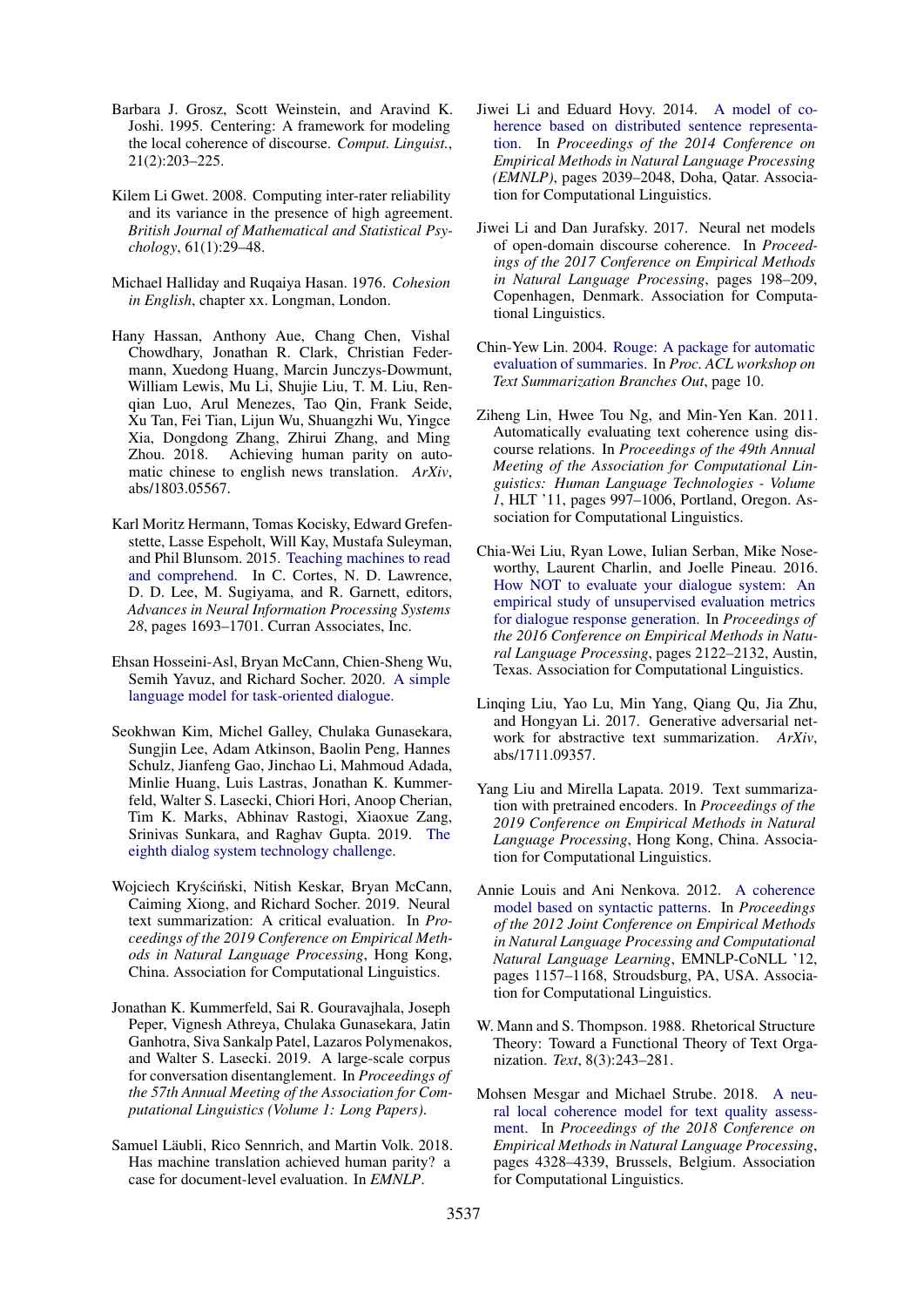- <span id="page-10-9"></span>Tomas Mikolov, Ilya Sutskever, Kai Chen, Greg S Corrado, and Jeff Dean. 2013. Distributed representations of words and phrases and their compositionality. In *Advances in neural information processing systems*, pages 3111–3119.
- <span id="page-10-7"></span>Muhammad Tasnim Mohiuddin, Shafiq Joty, and Dat Tien Nguyen. 2018. [Coherence modeling of asyn](https://www.aclweb.org/anthology/P18-1052)[chronous conversations: A neural entity grid ap](https://www.aclweb.org/anthology/P18-1052)[proach.](https://www.aclweb.org/anthology/P18-1052) In *Proceedings of the 56th Annual Meeting of the Association for Computational Linguistics (Volume 1: Long Papers)*, pages 558–568, Melbourne, Australia. Association for Computational Linguistics.
- <span id="page-10-3"></span>Han-Cheol Moon, Tasnim Mohiuddin, Shafiq Joty, and Chi Xu. 2019. A unified neural coherence model. In *Proceedings of the 2019 Conference on Empirical Methods in Natural Language Processing*, EMNLP'19, pages xx—-xx, Hong Kong. ACL.
- <span id="page-10-16"></span>Ramesh Nallapati, Bowen Zhou, Cicero dos Santos, Çağlar Gu̇lçehre, and Bing Xiang. 2016. [Abstrac](https://doi.org/10.18653/v1/K16-1028)[tive text summarization using sequence-to-sequence](https://doi.org/10.18653/v1/K16-1028) [RNNs and beyond.](https://doi.org/10.18653/v1/K16-1028) In *Proceedings of The 20th SIGNLL Conference on Computational Natural Language Learning*, pages 280–290, Berlin, Germany. Association for Computational Linguistics.
- <span id="page-10-15"></span>Ani Nenkova and Kathleen McKeown. 2011. [Auto](https://doi.org/10.1561/1500000015)[matic summarization.](https://doi.org/10.1561/1500000015) *Foundations and Trends in Information Retrieval*, 5(2-3):103–233.
- <span id="page-10-8"></span>Dat Nguyen and Shafiq Joty. 2017. [A neural local co](https://doi.org/10.18653/v1/P17-1121)[herence model.](https://doi.org/10.18653/v1/P17-1121) In *Proceedings of the 55th Annual Meeting of the Association for Computational Linguistics (Volume 1: Long Papers)*, pages 1320–1330. Association for Computational Linguistics.
- <span id="page-10-5"></span>Romain Paulus, Caiming Xiong, and Richard Socher. 2017. A deep reinforced model for abstractive summarization. *ArXiv*, abs/1705.04304.
- <span id="page-10-10"></span>Jeffrey Pennington, Richard Socher, and Christopher D. Manning. 2014. [Glove: Global vectors for word rep](http://www.aclweb.org/anthology/D14-1162)[resentation.](http://www.aclweb.org/anthology/D14-1162) In *Empirical Methods in Natural Language Processing (EMNLP)*, pages 1532–1543.
- <span id="page-10-11"></span>Matthew Peters, Mark Neumann, Mohit Iyyer, Matt Gardner, Christopher Clark, Kenton Lee, and Luke Zettlemoyer. 2018. Deep contextualized word representations. In *Proceedings of the 2018 Conference of the North American Chapter of the Association for Computational Linguistics: Human Language Technologies*, NAACL-HLT'18, pages 2227–2237, New Orleans, LA, USA.
- <span id="page-10-0"></span>Emily Pitler and Ani Nenkova. 2008. [Revisiting read](https://www.aclweb.org/anthology/D08-1020)[ability: A unified framework for predicting text qual](https://www.aclweb.org/anthology/D08-1020)[ity.](https://www.aclweb.org/anthology/D08-1020) In *Proceedings of the 2008 Conference on Empirical Methods in Natural Language Processing*, pages 186–195, Honolulu, Hawaii. Association for Computational Linguistics.
- <span id="page-10-12"></span>M. Popel, M. Tomková, J. Tomek, Łukasz Kaiser, Jakob Uszkoreit, Ondrej Bojar, and Z. Žabokrtský. 2020. Transforming machine translation: a deep learning system reaches news translation quality comparable to human professionals. *Nature Communications*, 11.
- <span id="page-10-6"></span>Ehud Reiter. 2018. A structured review of the validity of BLEU. *Computational Linguistics*, 44(3):393– 401.
- <span id="page-10-19"></span>Chinnadhurai Sankar, Sandeep Subramanian, Chris Pal, Sarath Chandar, and Yoshua Bengio. 2019. [Do neu](https://doi.org/10.18653/v1/P19-1004)[ral dialog systems use the conversation history ef](https://doi.org/10.18653/v1/P19-1004)[fectively? an empirical study.](https://doi.org/10.18653/v1/P19-1004) In *Proceedings of the 57th Annual Meeting of the Association for Computational Linguistics*, pages 32–37, Florence, Italy. Association for Computational Linguistics.
- <span id="page-10-17"></span>Abigail See, Peter J. Liu, and Christopher D. Manning. 2017. [Get to the point: Summarization with pointer](https://doi.org/10.18653/v1/P17-1099)[generator networks.](https://doi.org/10.18653/v1/P17-1099) In *Proceedings of the 55th Annual Meeting of the Association for Computational Linguistics (Volume 1: Long Papers)*, pages 1073– 1083. Association for Computational Linguistics.
- <span id="page-10-18"></span>Abigail See, Stephen Roller, Douwe Kiela, and Jason Weston. 2019. [What makes a good conver](https://doi.org/10.18653/v1/N19-1170)[sation? how controllable attributes affect human](https://doi.org/10.18653/v1/N19-1170) [judgments.](https://doi.org/10.18653/v1/N19-1170) In *Proceedings of the 2019 Conference of the North American Chapter of the Association for Computational Linguistics: Human Language Technologies, Volume 1 (Long and Short Papers)*, pages 1702–1723, Minneapolis, Minnesota. Association for Computational Linguistics.
- <span id="page-10-4"></span>Eva Sharma, Luyang Huang, Zhe Hu, and Lu Wang. 2019. An entity-driven framework for abstractive summarization. In *Proceedings of the 2019 Conference on Empirical Methods in Natural Language Processing and the 9th International Joint Conference on Natural Language Processing (EMNLP-IJCNLP)*, pages 3271–3282.
- <span id="page-10-14"></span>Karin Sim Smith, Wilker Aziz, and Lucia Specia. 2015. A proposal for a coherence corpus in machine translation. In *DiscoMT@EMNLP*.
- <span id="page-10-13"></span>Karin Sim Smith, Wilker Aziz, and Lucia Specia. 2016. [The trouble with machine translation coher](https://www.aclweb.org/anthology/W16-3407)[ence.](https://www.aclweb.org/anthology/W16-3407) In *Proceedings of the 19th Annual Conference of the European Association for Machine Translation*, pages 178–189.
- <span id="page-10-2"></span>Radu Soricut and Daniel Marcu. 2006. Discourse generation using utility-trained coherence models. In *Proceedings of the COLING/ACL on Main Conference Poster Sessions*, COLING-ACL '06, pages 803–810, Sydney, Australia. Association for Computational Linguistics.
- <span id="page-10-1"></span>B. Webber. 2004. D-LTAG: Extending Lexicalized TAG to Discourse. *Cognitive Science*, 28(5):751– 779.